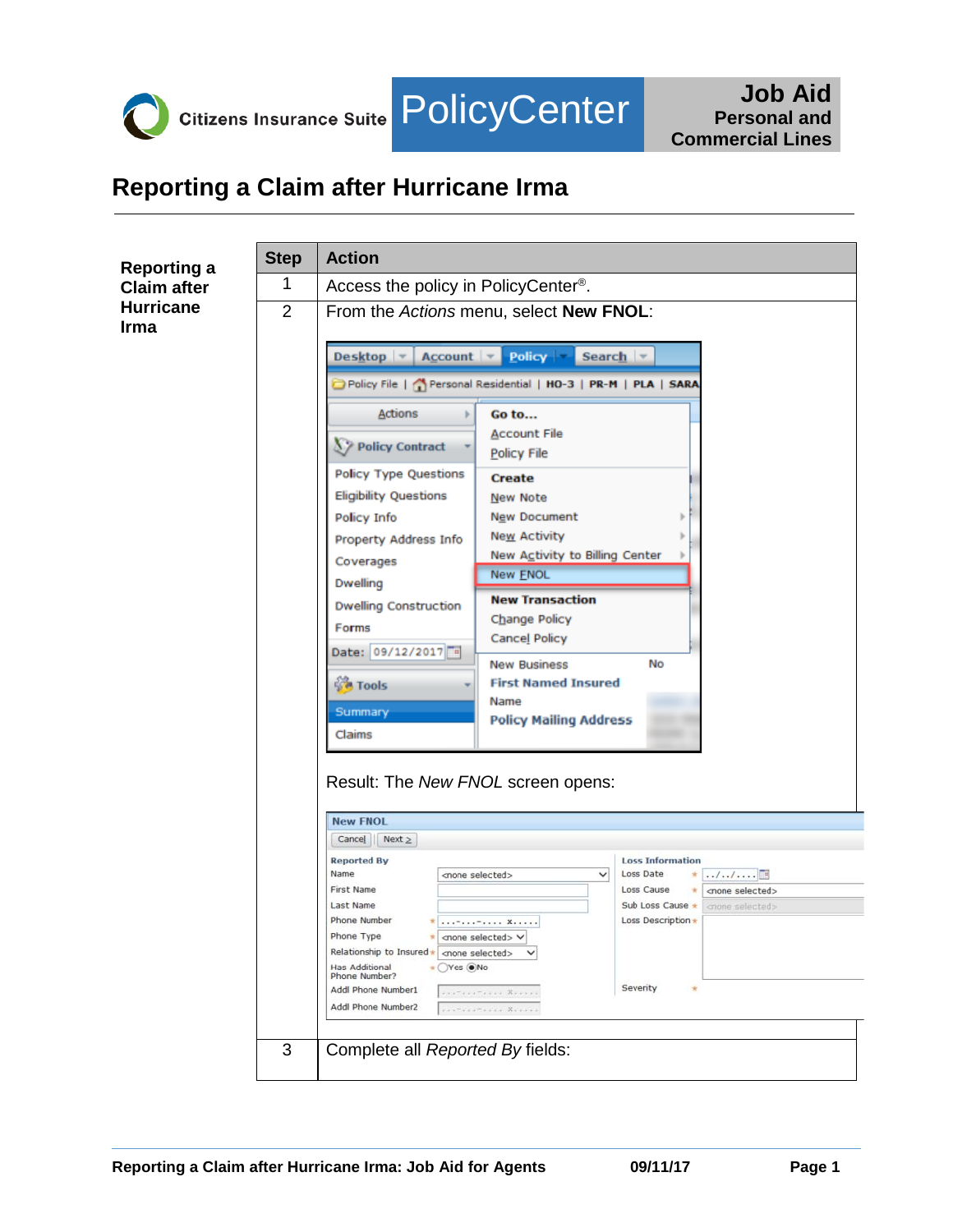## **Citizens Insurance Suite POlicyCenter** Job Aid **Personal and Commercial Lines**

|   | <b>Reported By</b>                                                                                                                                                                                                                                                                                                                                                                                                                                              |
|---|-----------------------------------------------------------------------------------------------------------------------------------------------------------------------------------------------------------------------------------------------------------------------------------------------------------------------------------------------------------------------------------------------------------------------------------------------------------------|
|   | Name<br><none selected=""></none>                                                                                                                                                                                                                                                                                                                                                                                                                               |
|   | <b>First Name</b>                                                                                                                                                                                                                                                                                                                                                                                                                                               |
|   | <b>Last Name</b>                                                                                                                                                                                                                                                                                                                                                                                                                                                |
|   | Phone Number                                                                                                                                                                                                                                                                                                                                                                                                                                                    |
|   | Phone Type<br><none selected=""></none>                                                                                                                                                                                                                                                                                                                                                                                                                         |
|   | Relationship to Insured*<br><none selected=""></none>                                                                                                                                                                                                                                                                                                                                                                                                           |
|   | <b>Has Additional</b><br>Yes ONo<br>Phone Number?                                                                                                                                                                                                                                                                                                                                                                                                               |
|   | Addl Phone Number1<br>.                                                                                                                                                                                                                                                                                                                                                                                                                                         |
|   | Addl Phone Number2<br>$-0.0000$ $K_{1.0000}$                                                                                                                                                                                                                                                                                                                                                                                                                    |
| 4 | Complete all Loss Information fields:<br>Date of Loss: The date the loss occurred<br>1.<br>2.<br>Loss Cause: The direct cause of damage<br>3. Sub Loss Cause: The proximate cause of the damage<br>4. Catastrophe: If the date and cause of loss match the<br>parameters for Hurricane Irma, the Catastrophe field will<br>open. Select Hurricane Irma 2017 if applicable.<br>Click a Severity button.<br>5.                                                    |
|   | <b>Loss Information</b><br><b>Loss Date</b><br>/2017                                                                                                                                                                                                                                                                                                                                                                                                            |
|   | <b>Loss Cause</b><br>#2                                                                                                                                                                                                                                                                                                                                                                                                                                         |
|   | #3<br>Sub Loss Cause *                                                                                                                                                                                                                                                                                                                                                                                                                                          |
|   | $\sqrt{14}$<br>Catastrophe<br>Hurricane Irma 2017<br>$\star$<br>Loss Description*                                                                                                                                                                                                                                                                                                                                                                               |
|   | Severity<br>External damage to include sheds, fences, detached buildings from the main dwelling<br>External damage to include multiple missing shingles or siding, broken windows or int(<br>External damage to include roof damage with exposed underlayment or an exposed v<br>External damage to include holes in the roof or internal damage that includes standir<br>External damage to include structural damage to the home or collapsed ceilings or all |
| 5 | Once you complete all fields, select Next:                                                                                                                                                                                                                                                                                                                                                                                                                      |
|   | <b>New FNOL</b><br>Cancel $\ $ Next $\ge$<br><b>Loss Information</b><br><b>Reported By</b>                                                                                                                                                                                                                                                                                                                                                                      |
|   |                                                                                                                                                                                                                                                                                                                                                                                                                                                                 |